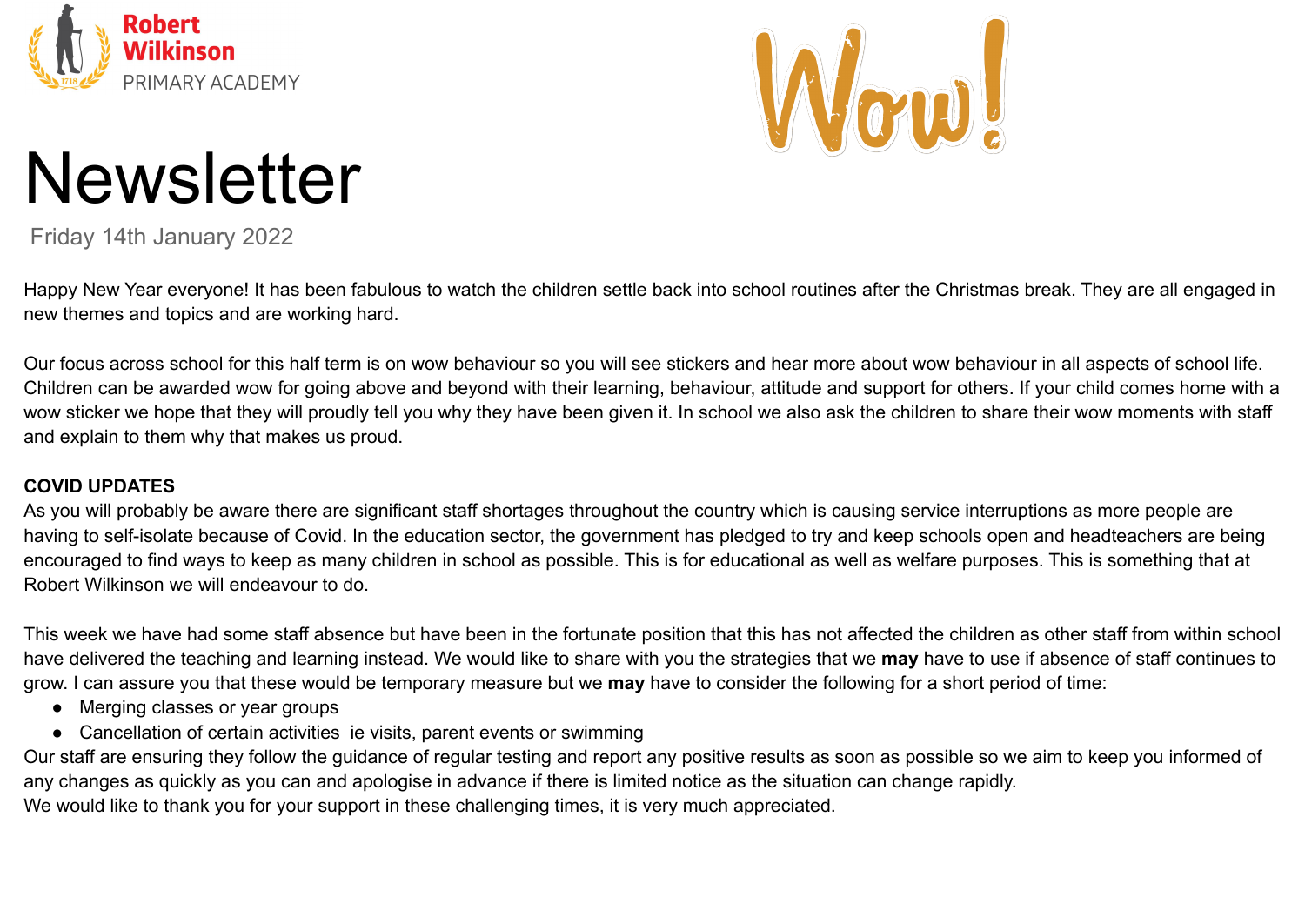#### **SCHOOL LUNCHES**



I am delighted to say that our reopening of the kitchen has been a real success and the children are thoroughly enjoying our new menus. Having the children back in the dining room, whilst it felt like a logistical challenge, has been a real delight and children love the opportunity to sit with friends and share a chat over lunch. The themed menus have been a real success and yesterday's brunch looked and smelt delicious, there was as you can imagine very little waste! If you want to look further at our menus they are available on the school website in the PARENTS section under the drop down menu of SCHOOL MEALS. There is also a breakdown of allergen information on this page too.

| <b>Date</b>                                                                                                                                      | <b>Theme</b>                                                                    | <b>Date</b>   | <b>Theme</b>                                             |
|--------------------------------------------------------------------------------------------------------------------------------------------------|---------------------------------------------------------------------------------|---------------|----------------------------------------------------------|
| All the themed meals have an option of a jacket potato as an<br>alternative, and the puddings have an alternative choice of fruit or<br>yoghurt. |                                                                                 | 3rd February  | Chinese<br>Sweet & sour chicken with mixed<br>vegetables |
| Parents can order up until 12 noon the day before.                                                                                               |                                                                                 |               | Vegetable stir fry                                       |
|                                                                                                                                                  |                                                                                 |               | Ice-cream & banana square                                |
| 20th January                                                                                                                                     | American<br>Burgers with corn on the cob.                                       | 10th February | Indian<br>Chicken korma, carrots & peas                  |
|                                                                                                                                                  | Mac & cheese, corn on the cob                                                   |               | Bombay potatoes, carrots & peas                          |
|                                                                                                                                                  | Ice - cream Brownie                                                             |               | Fruit salad & cream                                      |
| 27th January                                                                                                                                     | <b>Mexican</b>                                                                  | 17th February | Italian Day                                              |
|                                                                                                                                                  | Chilli & rice with sweetcorn<br>Tacos & quorn mince & sweetcorn<br>Rice pudding |               | Italian Pasta & Meatballs with salad                     |
|                                                                                                                                                  |                                                                                 |               | Cheese & tomato pizza with salad                         |
|                                                                                                                                                  |                                                                                 |               | Gelato for pudding                                       |

## **SWIMMING POOL UPDATE**

Our pool repairs are finished and we are now ensuring that the water is up to standard and that all health and safety checks are complete. We are hopeful that we will be able to commence swimming for year 3,4,and 6 week commencing 24th January. This is of course dependent on us having enough volunteers to support the sessions. We need at least five volunteers to run the sessions on either a Tuesday or Thursday morning or afternoon. Please consider helping us, it would be fabulous to get our lessons up and running again. Contact the school office if you would like further information, support and an induction will be given to all those interested.